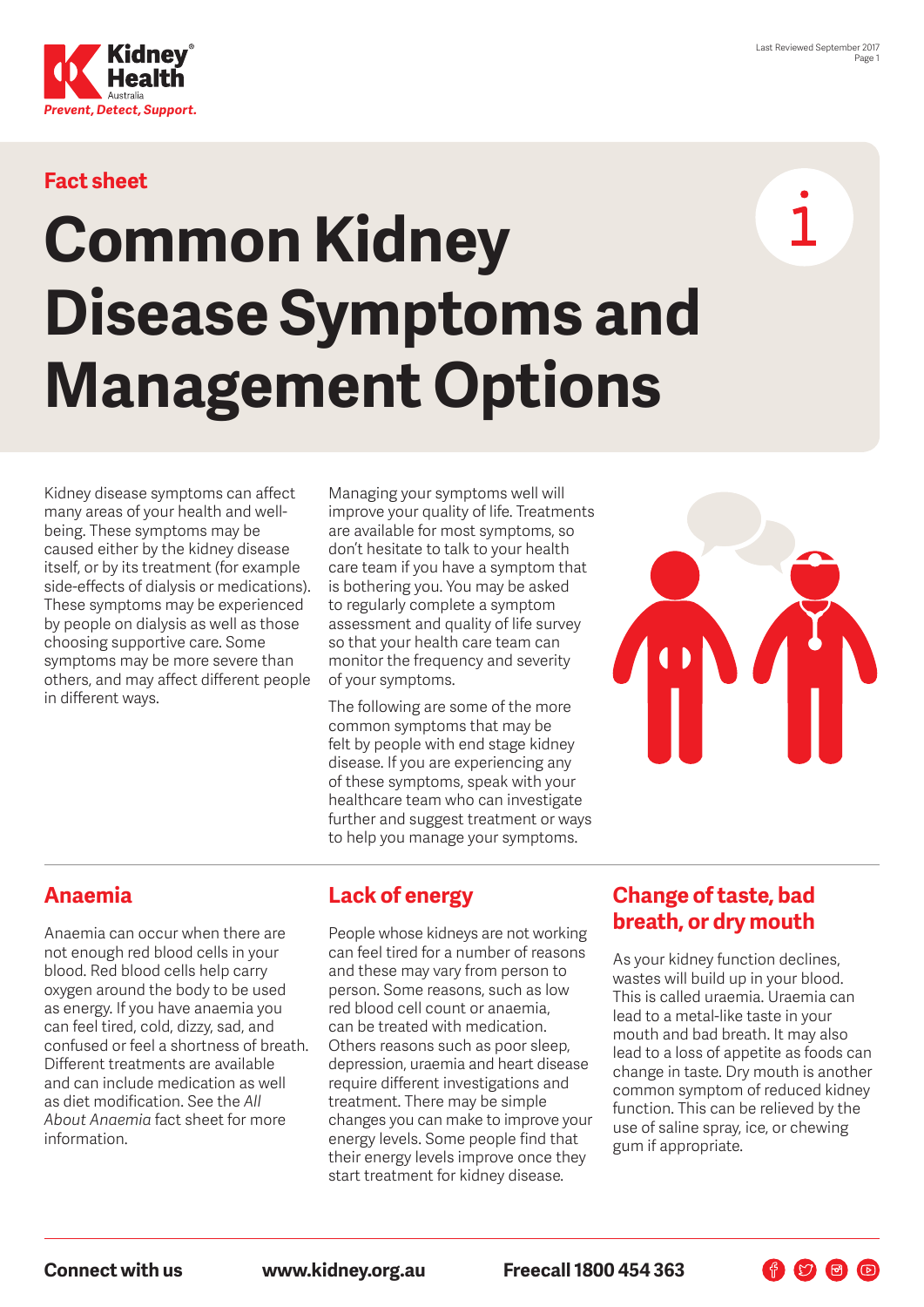#### **Feeling sick in your stomach (nausea and vomiting)**

Nausea and vomiting can occur as kidney function decreases. This can be due to the build-up of wastes in your body or a side effect from dialysis or medication. This may lead to a loss of appetite, and weight loss. A renal dietitian or renal nurse will be able to provide advice on what to eat to obtain the nutrients your body needs. Eating smaller amounts more often, or avoiding certain foods may be helpful. Medications can also be prescribed to help reduce these symptoms.

#### **Sleeping problems**

There are many reasons why you may have trouble getting to sleep, or have difficulty sleeping throughout the night. You may feel tired, even after adequate sleep. Some possible reasons may be pain, worrying thoughts or low mood, restless legs, difficulty breathing or snoring. If you are having problems with sleep please discuss this with your health care team as there are many tips and treatments that may be helpful. Medication is available however some can be harmful to your kidneys, so ensure you discuss with your health care team.

## **Itchy skin**

Itchy skin (also called pruritus) is a common symptom for people with kidney disease. Chemical imbalances and changes to nerves and dry skin all contribute to this symptom. Medications and skin creams may help. You may also want to talk to your pharmacist about what other products are available and which products are best to avoid.

## **Restless legs**

Many people with end stage kidney disease experience aching, uncomfortable, jittery, or "restless" legs. A strong impulse to kick or thrash the legs is common. This may make it difficult for you to sleep at night. You may start sleeping more during the day and less at night. Some people find massages or warm baths can provide relief. You may like to try relaxation techniques or some exercise. Medications to minimise restless legs and improve sleep can also be prescribed.

#### **Shortness of breath**

Trouble catching your breath can be due to anaemia, or from extra fluid building up in your lungs. Medications can be prescribed to try to reduce fluid retention and to treat anaemia.

#### **Swelling**

As your kidney function declines, your kidneys do not remove enough excess fluid from your body. This extra fluid can build up causing swelling in your legs, ankles, feet, face, and/or hands. Medications and restricting the amount of liquid and salt in your diet can help to control this. Talk to your renal nurse or dietitian about limiting salt and fluid from your diet.

#### **Constipation and diarrhoea**

Reduced kidney function can lead to bowel problems such as constipation and diarrhoea. This can cause stomach discomfort including pain, bloating, gas and nausea. A renal dietitian or renal nurse may be able to suggest how to safely increase the fibre in your diet. Gentle exercise such as walking can also help relieve discomfort. Medications can also provide relief.

## **Pain**

Body pain is common for people with kidney disease. This pain may be in your muscles, bones or joints such as arthritis, nerve pain such as pain in the feet, calves and hands that may occur with diabetes, or headaches. Sometimes, people experience leg cramps during or after haemodialysis, particularly if their blood pressure drops.

Medications can successfully relieve your pain. However, it is important that you discuss pain management with your health care team as some medications are not appropriate for people with kidney disease. The use

of physiotherapy to include gentle exercises into your daily life can also help with pain management, especially for muscle and bone pain. You may be referred to a specialist pain clinic if your pain is difficult to manage.

 $\begin{picture}(160,17)(-10,17)(-10,17)(-10,17)(-10,17)(-10,17)(-10,17)(-10,17)(-10,17)(-10,17)(-10,17)(-10,17)(-10,17)(-10,17)(-10,17)(-10,17)(-10,17)(-10,17)(-10,17)(-10,17)(-10,17)(-10,17)(-10,17)(-10,17)(-10,17)(-10,17)(-10,17)(-10,17)(-10,17)(-10,17)(-10,1$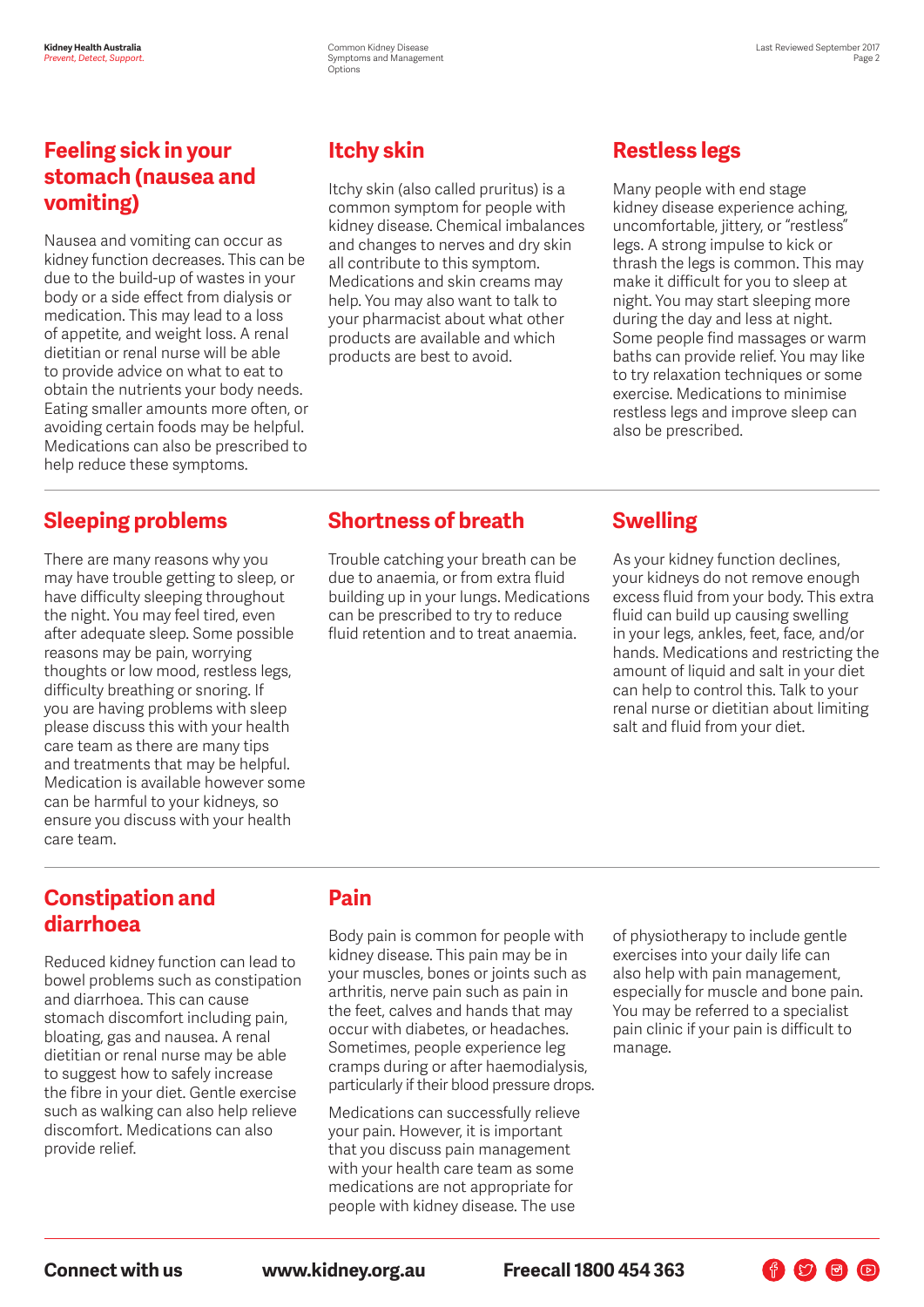#### **Mood and well-being**

Mood disorders are commonly experienced by people at all stages of kidney disease. Depression, anxiety, anger and stress can be a reaction to your diagnosis, a result of physical changes or even a side-effect of your medications.

There are many different therapies and medications that can help if you are feeling any of these emotions. Talk to your health care team who understand these problems you may be facing and can refer you to a specialist. Your health care team can also investigate physical causes or possible medication side-effects.

#### **Changes in memory, attention and concentration**

Kidney disease can result in changes to your memory, your concentration, and your ability to plan tasks in a stepby-step way. This can make it difficult for you to remember to do things that are necessary for you to manage your kidney disease, such as taking your medications as directed and following the advice of your health care team. If you, or your family or carers notice changes in your memory, attention or concentration, talk to your health care team about tips that may help.

## **Bone disease**

Bone disease can be caused by an imbalance of calcium and phosphate in your body. Your bones begin to weaken and become damaged as your kidneys can no longer maintain a healthy level. You may experience bone pain, weakened bones, itchy skin and joint pain as a result. Medications are available and your healthcare team or renal dietitian may recommend changes to your diet. See the *Calcium and Phosphate Balance with Kidney Disease* fact sheet for more information.

#### **Hair Loss**

Low levels of protein or zinc, thyroid problems, medication side-effects or changes in dialysers can cause your hair to break easily and fall out. Talk to your healthcare team or renal dietitian about making sure you are getting enough nutrients in your diet every day. Treating your hair gently can also prevent further damage.

#### **THINGS TO REMEMBER**

- Managing your symptoms well will improve your quality of life. Treatments are available for most symptoms, so don't hesitate to talk to your health care team if you have a symptom that's bothering you.
- Depending on the cause of your symptom, treatments may vary and can include medication as well as diet and lifestyle changes.
- Some medications are harmful to your kidneys, so it is important to discuss treatments with your healthcare team.

#### **What does that word mean?**

**Dialysis** - A treatment for end stage kidney disease that removes waste products and excess fluid from your blood by filtering your blood through a special membrane. There are two types of dialysis; haemodialysis and peritoneal dialysis.

**Fluid retention** - When your body does not remove enough liquid (water). This can cause swollen or puffy ankles, face or hands.

**Malnutrition** - Lack of proper nutrition, which may be caused by not having enough to eat, not eating enough of the right things, or your body being unable to use the food that you do eat.

**Supportive Care** - Supportive care (also called non-dialysis supportive care or conservative care) is care given to prevent or manage symptoms and side effects of end stage kidney disease, which does not involve dialysis. With supportive care, medications, diet and other support measures are used to manage your symptoms of end stage kidney disease to allow you to live as well as possible for as long as possible.

**Thyroid** - The thyroid gland regulates many things including body and brain growth and development, body temperature, energy levels and your metabolism.

 $\begin{picture}(160,17)(-10,17)(-10,17)(-10,17)(-10,17)(-10,17)(-10,17)(-10,17)(-10,17)(-10,17)(-10,17)(-10,17)(-10,17)(-10,17)(-10,17)(-10,17)(-10,17)(-10,17)(-10,17)(-10,17)(-10,17)(-10,17)(-10,17)(-10,17)(-10,17)(-10,17)(-10,17)(-10,17)(-10,17)(-10,17)(-10,1$